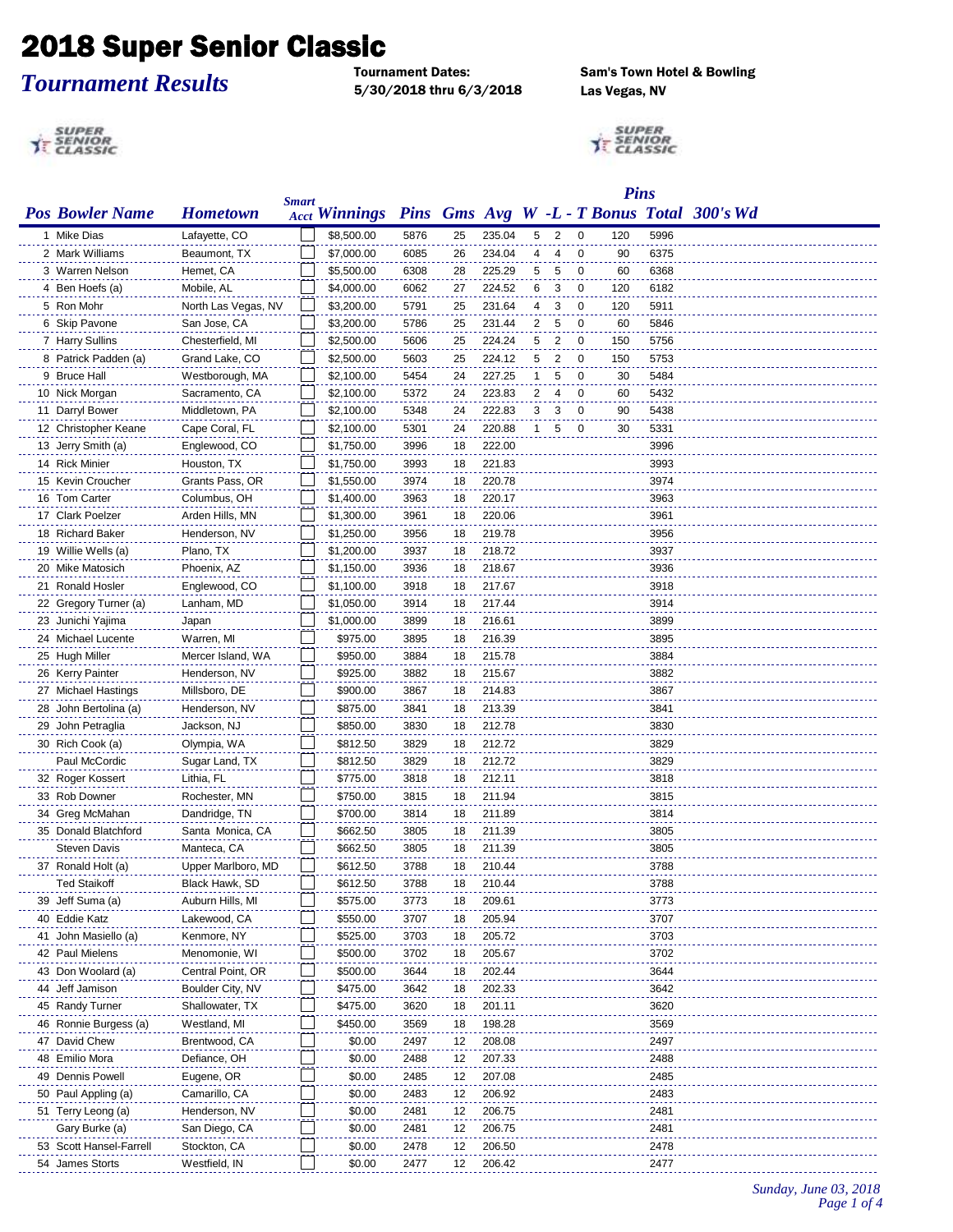|                                             |                                |              |                  |              |          |                  |                                                          | <b>Pins</b>  |  |
|---------------------------------------------|--------------------------------|--------------|------------------|--------------|----------|------------------|----------------------------------------------------------|--------------|--|
| <b>Pos Bowler Name</b>                      | <b>Hometown</b>                | <b>Smart</b> |                  |              |          |                  | Acct Winnings Pins Gms Avg W -L - T Bonus Total 300's Wd |              |  |
| 55 Tony Marion (a)                          | Myrtle Beach, SC               |              | \$0.00           | 2468         | 12       | 205.67           |                                                          | 2468         |  |
| 56 Jim Gordin                               | Modesto, CA                    |              | \$0.00           | 2465         | 12       | 205.42           |                                                          | 2465         |  |
| 57 Russ Davies (a)                          | Las Vegas, NV                  |              | \$0.00           | 2460         | 12       | 205.00           |                                                          | 2460         |  |
| 58 Nick Panicaro                            | Ocala, FL                      |              | \$0.00           | 2453         | 12       | 204.42           |                                                          | 2453         |  |
| 59 Joe Salvemini                            | Yuba City, CA                  |              | \$0.00           | 2452         | 12       | 204.33           |                                                          | 2452         |  |
| 60 David Axon                               | Bellevue, NE                   |              | \$0.00           | 2447         | 12       | 203.92           |                                                          | 2447         |  |
| 61 Jerry Keily (a)                          | Castle Rock, CO                |              | \$0.00           | 2444         | 12       | 203.67           |                                                          | 2444         |  |
| 62 Dale Traber                              | Cedarburg, WI                  |              | \$0.00           | 2433         | 12       | 202.75           |                                                          | 2433         |  |
| 63 Steve Jansson                            | Barnes, WI                     |              | \$0.00           | 2429         | 12       | 202.42           |                                                          | 2429         |  |
| Raymond Scrivens Jr.                        | Athens, PA                     |              | \$0.00           | 2429         | 12       | 202.42           |                                                          | 2429         |  |
| <b>Stan Winters</b>                         | Simi Valley, CA                |              | \$300.00         | 2429         | 12       | 202.42           |                                                          | 2429         |  |
| Donald Robinson (a)                         | Houston, TX                    |              | \$0.00           | 2429         | 12       | 202.42           |                                                          | 2429         |  |
| 67 Crister Danielsson                       | Sweden                         |              | \$0.00           | 2427         | 12       | 202.25           |                                                          | 2427         |  |
| 68 Robert Reed (a)                          | Weed, CA                       |              | \$0.00           | 2425         | 12       | 202.08           |                                                          | 2425         |  |
| 69 Henry Dawson                             | Elma, WA                       |              | \$0.00           | 2424         | 12       | 202.00           |                                                          | 2424         |  |
| 70 Dale Pollard (a)                         | Tucson, AZ                     |              | \$0.00           | 2420         | 12       | 201.67           |                                                          | 2420         |  |
| 71 Larry Rumple (a)                         | St. George, UT                 |              | \$300.00         | 2419         | 12       | 201.58           |                                                          | 2419         |  |
| 72 Eugene Captain (a)<br>Stephen Vaughn (a) | Bertha, MN<br>Harbor City, CA  |              | \$0.00<br>\$0.00 | 2418<br>2418 | 12<br>12 | 201.50<br>201.50 |                                                          | 2418<br>2418 |  |
| 74 Tony Maresca (a)                         | Mesa, AZ                       |              | \$0.00           | 2415         |          | 201.25           |                                                          | 2415         |  |
| Shane O'Neill (a)                           | Henderson, NV                  |              | \$0.00           | 2415         | 12<br>12 | 201.25           |                                                          | 2415         |  |
| 76 Rich Giragosian                          | The Villages, FL               |              | \$0.00           | 2414         | 12       | 201.17           |                                                          | 2414         |  |
| 77 Steve Kiss (a)                           | Clackamas, OR                  |              | \$0.00           | 2413         | 12       | 201.08           |                                                          | 2413         |  |
| 78 William McGee (a)                        | Great Falls, MT                |              | \$0.00           | 2408         | 12       | 200.67           |                                                          | 2408         |  |
| 79 Richard Bavilacqua (a)                   | Riverview, FL                  |              | \$0.00           | 2407         | 12       | 200.58           |                                                          | 2407         |  |
| 80 Kenneth Fox                              | Las Vegas, NV                  |              | \$0.00           | 2406         | 12       | 200.50           |                                                          | 2406         |  |
| 81 Don Robinson                             | Boise, ID                      |              | \$300.00         | 2404         | 12       | 200.33           |                                                          | 2404         |  |
| 82 Jim Knoblauch                            | Waukesha, WI                   |              | \$0.00           | 2401         | 12       | 200.08           |                                                          | 2401         |  |
| 83 Dave Washburn (a)                        | Las Vegas, NV                  |              | \$0.00           | 2395         | 12       | 199.58           |                                                          | 2395         |  |
| 84 Les Shirwindt (a)                        | Las Vegas, NV                  |              | \$0.00           | 2392         | 12       | 199.33           |                                                          | 2392         |  |
| 85 Carey Hofmann                            | Phoenix, AZ                    |              | \$0.00           | 2390         | 12       | 199.17           |                                                          | 2390         |  |
| 86 Michael Chrzanowski                      | Shepherd, MI                   |              | \$0.00           | 2389         | 12       | 199.08           |                                                          | 2389         |  |
| 87 Ed Silva                                 | Manteca, CA                    |              | \$0.00           | 2387         | 12       | 198.92           |                                                          | 2387         |  |
| 88 Rodney Garrick                           | San Francisco, CA              |              | \$0.00           | 2386         | 12       | 198.83           |                                                          | 2386         |  |
| 89 Donald Hovda (a)                         | Fairbanks, AK                  |              | \$0.00           | 2381         | 12       | 198.42           |                                                          | 2381         |  |
| 90 W. Larry Hudson                          | Lake Oswego, OR                |              | \$300.00         | 2375         | 12       | 197.92           |                                                          | 2375         |  |
| <b>Bill Sell</b>                            | Menasha, WI                    |              | \$0.00           | 2375         | 12       | 197.92           |                                                          | 2375         |  |
| 92 Ronald Boroff                            | Mansfield, TX                  |              | \$0.00           | 2371         | 12       | 197.58           |                                                          | 2371         |  |
| 93 John Dudak                               | Orland Park, IL                |              | \$0.00           | 2369         | 12       | 197.42           |                                                          | 2369         |  |
| 94 Robert Worrall II (a)                    | Colorado Springs, CO           |              | \$0.00           | 2368         | 12       | 197.33           |                                                          | 2368         |  |
| 95 Marc Scherlis                            | Las Vegas, NV                  |              | \$0.00           | 2367         | 12       | 197.25           |                                                          | 2367         |  |
| Bryan Kendall (a)<br>97 Larry Rathbun (a)   | Henderson, NV<br>Yuba City, CA |              | \$0.00<br>\$0.00 | 2367<br>2362 | 12<br>12 | 197.25<br>196.83 |                                                          | 2367<br>2362 |  |
| Gary Reynolds (a)                           | Groton, NY                     |              | \$0.00           | 2362         | 12       | 196.83           |                                                          | 2362         |  |
| 99 Kevin Foley                              | Reno, NV                       |              | \$0.00           | 2361         | 12       | 196.75           |                                                          | 2361         |  |
| 100 Steve Stein                             | Staten Island, NY              |              | \$0.00           | 2359         | 12       | 196.58           |                                                          | 2359         |  |
| 101 Don Lane                                | Emeryville, CA                 |              | \$0.00           | 2358         | 12       | 196.50           |                                                          | 2358         |  |
| 102 Ron Winger                              | Henderson, NV                  |              | \$300.00         | 2350         | 12       | 195.83           |                                                          | 2350         |  |
| 103 John Babbitt (a)                        | Goodyear, AZ                   |              | \$0.00           | 2348         | 12       | 195.67           |                                                          | 2348         |  |
| Rico Pura (a)                               | S. Lake Tahoe, CA              |              | \$0.00           | 2348         | 12       | 195.67           |                                                          | 2348         |  |
| 105 James Pitts                             | Elmira, NY                     |              | \$0.00           | 2342         | 12       | 195.17           |                                                          | 2342         |  |
| 106 Mark Nance                              | Grove City, OH                 |              | \$0.00           | 2341         | 12       | 195.08           |                                                          | 2341         |  |
| 107 Toby Contreras                          | Lees Summit, MO                |              | \$0.00           | 2329         | 12       | 194.08           |                                                          | 2329         |  |
| 108 Bill Hewlett                            | Las Vegas, NV                  |              | \$0.00           | 2324         | 12       | 193.67           |                                                          | 2324         |  |
| 109 Lewis Elting                            | Carlsbad, CA                   |              | \$0.00           | 2321         | 12       | 193.42           |                                                          | 2321         |  |
| Kerry Fulford                               | Fort Worth, TX                 |              | \$0.00           | 2321         | 12       | 193.42           |                                                          | 2321         |  |
| 111 Chris Patton (a)                        | Park City, UT                  |              | \$0.00           | 2314         | 12       | 192.83           |                                                          | 2314         |  |
| John Younger                                | Indialantic, FL                |              | \$0.00           | 2314         | 12       | 192.83           |                                                          | 2314         |  |
| 113 Brian Miller                            | Springfield, OH                |              | \$0.00           | 2312         | 12       | 192.67           |                                                          | 2312         |  |
| John Parry                                  | Oak Park, CA                   |              | \$0.00           | 2312         | 12       | 192.67           |                                                          | 2312         |  |
| 115 Robert Scott (a)                        | Las Vegas, NV                  |              | \$0.00           | 2303         | 12       | 191.92           |                                                          | 2303         |  |
| 116 Robert Michalojko                       | Pittsburgh, PA                 |              | \$0.00           | 2298         | 12       | 191.50           |                                                          | 2298         |  |
| 117 Robert Amoruso                          | Glenview, IL                   |              | \$0.00           | 2297         | 12       | 191.42           |                                                          | 2297         |  |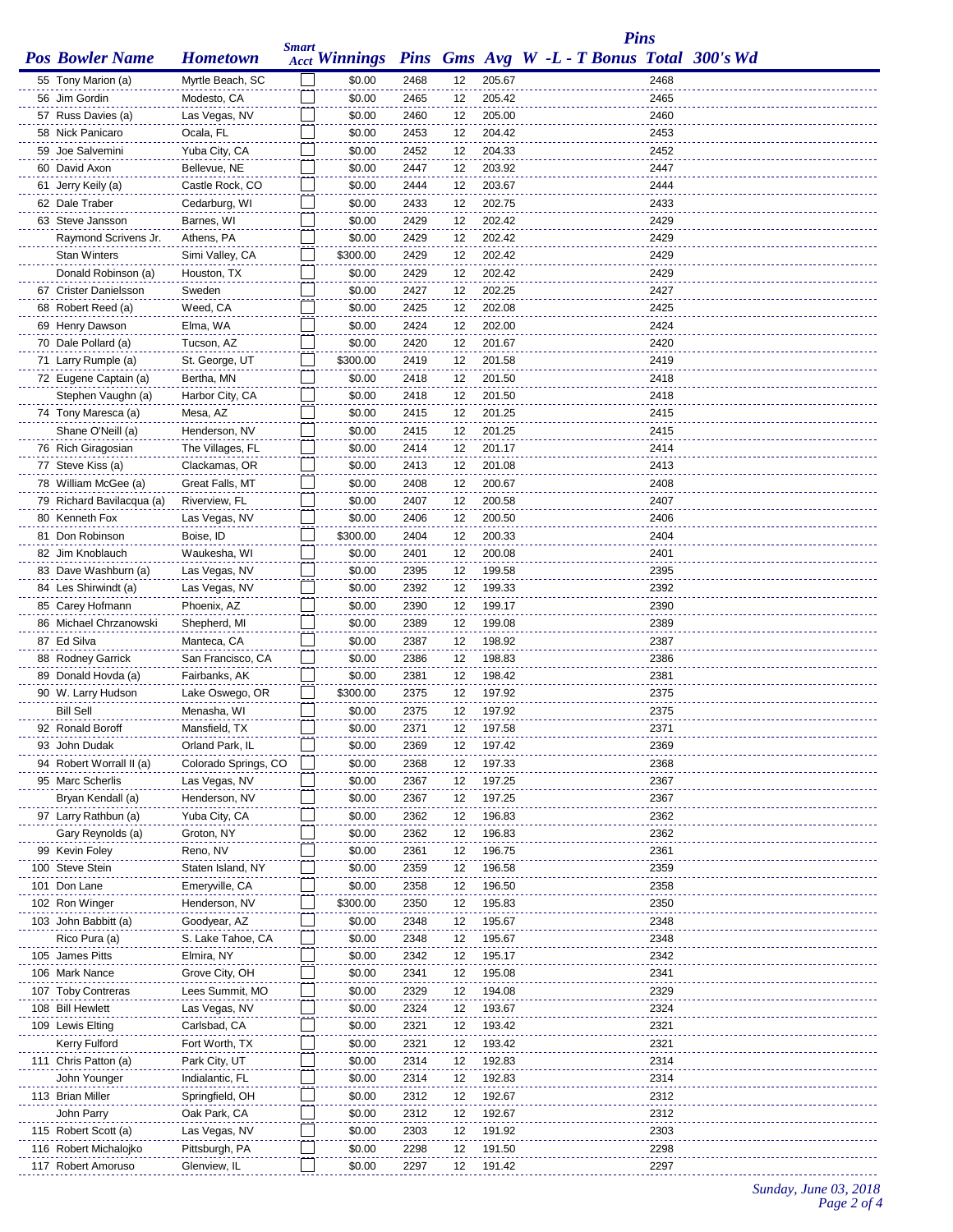|                                               |                                    | <b>Smart</b> |                      |              |          |                  | <b>Pins</b>                                       |              |  |
|-----------------------------------------------|------------------------------------|--------------|----------------------|--------------|----------|------------------|---------------------------------------------------|--------------|--|
| <b>Pos Bowler Name</b>                        | <b>Hometown</b>                    |              | <b>Acct Winnings</b> |              |          |                  | <b>Pins</b> Gms Avg W -L - T Bonus Total 300's Wd |              |  |
| 118 Gary Demeny (a)                           | Sun City, AZ                       |              | \$0.00               | 2295         | 12       | 191.25           |                                                   | 2295         |  |
| 119 Dewaine West (a)                          | Buckeye, AZ                        |              | \$0.00               | 2290         | 12       | 190.83           |                                                   | 2290         |  |
| 120 Michael Barth (a)                         | Kansas City, MO                    |              | \$0.00               | 2281         | 12       | 190.08           |                                                   | 2281         |  |
| 121 Frank Cascio (a)                          | N. Fort Myers, FL                  |              | \$0.00               | 2280         | 12       | 190.00           |                                                   | 2280         |  |
| 122 Mike Schmid                               | Arden Hills, MN                    |              | \$0.00               | 2277         | 12       | 189.75           |                                                   | 2277         |  |
| 123 Patrick Miller (a)                        | Las Vegas, NV                      |              | \$0.00               | 2276         | 12       | 189.67           |                                                   | 2276         |  |
| 124 Ross Zeigler (a)                          | Las Vegas, NV                      |              | \$0.00               | 2272         | 12       | 189.33           |                                                   | 2272         |  |
| <b>Steve Ford</b>                             | Seaside, OR                        |              | \$0.00               | 2272         | 12       | 189.33           |                                                   | 2272         |  |
| 126 Bruce Lamb (a)                            | Sun City, AZ                       |              | \$0.00               | 2271         | 12       | 189.25           |                                                   | 2271         |  |
| 127 Mike Saraiva                              | Napa, CA                           |              | \$0.00               | 2262         | 12       | 188.50           |                                                   | 2262         |  |
| 128 Ray Howard                                | Paradise, CA                       |              | \$0.00               | 2260         | 12       | 188.33           |                                                   | 2260         |  |
| 129 Jim Heintz                                | St. Charles, MO                    |              | \$0.00               | 2259         | 12       | 188.25           |                                                   | 2259         |  |
| 130 Ken Ball                                  | Avon, NY                           |              | \$0.00               | 2238         | 12       | 186.50           |                                                   | 2238         |  |
| Steven Freeman (a)                            | Hermantown, MN                     |              | \$0.00               | 2238         | 12       | 186.50           |                                                   | 2238         |  |
| James Moran (a)                               | Henderson, NV                      |              | \$0.00               | 2238         | 12       | 186.50           |                                                   | 2238         |  |
| 133 Max Shellabarger (a)                      | Layton, UT                         |              | \$0.00<br>\$0.00     | 2230         | 12       | 185.83<br>185.75 |                                                   | 2230<br>2229 |  |
| 134 Ray Valdovino<br>135 David Rhoads         | Sacramento, CA<br>Las Vegas, NV    |              | \$0.00               | 2229<br>2226 | 12<br>12 | 185.50           |                                                   | 2226         |  |
| 136 Louis Manzella (a)                        | Mount Olive, AL                    |              | \$0.00               | 2224         | 12       | 185.33           |                                                   | 2224         |  |
| Tom Foster (a)                                | Tucson, AZ                         |              | \$0.00               | 2224         | 12       | 185.33           |                                                   | 2224         |  |
| 138 Earl Bell (a)                             | Troy, TN                           |              | \$0.00               | 2222         | 12       | 185.17           |                                                   | 2222         |  |
| 139 David Halte (a)                           | Alda, NE                           |              | \$0.00               | 2221         | 12       | 185.08           |                                                   | 2221         |  |
| 140 Lawrence Gross                            | Ocala, FL                          |              | \$0.00               | 2218         | 12       | 184.83           |                                                   | 2218         |  |
| John Czipka (a)                               | N. Las Vegas, NV                   |              | \$0.00               | 2218         | 12       | 184.83           |                                                   | 2218         |  |
| 142 Bill Mason                                | Grove City, OH                     |              | \$0.00               | 2212         | 12       | 184.33           |                                                   | 2212         |  |
| 143 Ron Glick                                 | Morganville, NJ                    |              | \$0.00               | 2207         | 12       | 183.92           |                                                   | 2207         |  |
| 144 James Martin (a)                          | Vero Beach, FL                     |              | \$0.00               | 2206         | 12       | 183.83           |                                                   | 2206         |  |
| Carl Nichols                                  | Blaine, WA                         |              | \$0.00               | 2206         | 12       | 183.83           |                                                   | 2206         |  |
| 146 Michael Antonelli (a)                     | Las Vegas, NV                      |              | \$0.00               | 2201         | 12       | 183.42           |                                                   | 2201         |  |
| 147 Tim Pierce                                | Portland, OR                       |              | \$0.00               | 2198         | 12       | 183.17           |                                                   | 2198         |  |
| 148 Garry Blanton                             | Owensboro, KY                      |              | \$0.00               | 2193         | 12       | 182.75           |                                                   | 2193         |  |
| 149 Jack Nelson (a)                           | Bismarck, ND                       |              | \$0.00               | 2188         | 12       | 182.33           |                                                   | 2188         |  |
| 150 Wayne Clark (a)                           | Locke, NY                          |              | \$0.00               | 2186         | 12       | 182.17           |                                                   | 2186         |  |
| 151 Darwin Wimer (a)                          | Mesquite, NV                       |              | \$0.00               | 2183         | 12       | 181.92           |                                                   | 2183         |  |
| 152 Nelson Sand                               | Maple Valley, WA                   |              | \$0.00               | 2181         | 12       | 181.75           |                                                   | 2181         |  |
| 153 Ross McDonald                             | Clarksville, MD                    |              | \$0.00               | 2179         | 12       | 181.58           |                                                   | 2179         |  |
| 154 Alan Sabin                                | Winston, OR                        |              | \$0.00               | 2178         | 12       | 181.50           |                                                   | 2178         |  |
| 155 Lou Alessi                                | New Port Richey, FL                |              | \$0.00               | 2167         | 12       | 180.58           |                                                   | 2167         |  |
| 156 Earl Huff (a)                             | Valrico, FL                        |              | \$0.00               | 2162         | 12       | 180.17           |                                                   | 2162         |  |
| 157 Vaughn Doody (a)                          | Las Vegas, NV                      |              | \$0.00               | 2159         | 12       | 179.92           |                                                   | 2159         |  |
| 158 Steven Slifka (a)                         | Phoenix, AZ                        |              | \$0.00               | 2156         | 12       | 179.67           |                                                   | 2156         |  |
| 159 Roland Wright Jr.                         | Pulaski, VA                        |              | \$0.00               | 2154         | 12       | 179.50           |                                                   | 2154         |  |
| Howard Partell (a)                            | Las Vegas, NV                      |              | \$0.00               | 2154         | 12       | 179.50           |                                                   | 2154         |  |
| 161 Glen Nakagawa                             | Highland Village, TX               |              | \$0.00               | 2153         | 12       | 179.42           |                                                   | 2153         |  |
| Daniel Twomey                                 | Hackensack, NJ                     |              | \$0.00               | 2153         | 12       | 179.42           |                                                   | 2153         |  |
| 163 Scott Jackson (a)                         | Vista, CA                          |              | \$0.00               | 2152         | 12       | 179.33           |                                                   | 2152         |  |
| Mike Raleigh (a)                              | Clyde, MI                          |              | \$0.00               | 2152         | 12       | 179.33           |                                                   | 2152         |  |
| 165 Chip Holliday                             | Waller, TX                         |              | \$0.00               | 2141<br>2141 | 12       | 178.42           |                                                   | 2141         |  |
| Joseph Imperatore (a)<br>167 Donald Begay (a) | Port St. Lucie, FL                 |              | \$0.00               |              | 12<br>12 | 178.42<br>177.58 |                                                   | 2141<br>2131 |  |
| 168 Stevan Martin                             | Puyallup, WA<br>Port St. Lucie, FL |              | \$0.00<br>\$0.00     | 2131<br>2126 | 12       | 177.17           |                                                   | 2126         |  |
| 169 Richard Winther (a)                       | Fairbanks, AK                      |              | \$0.00               | 2122         | 12       | 176.83           |                                                   | 2122         |  |
| 170 Butch Creamer (a)                         | Lakeside, CA                       |              | \$0.00               | 2121         | 12       | 176.75           |                                                   | 2121         |  |
| 171 George Gibson                             | Stuart, FL                         |              | \$0.00               | 2117         | 12       | 176.42           |                                                   | 2117         |  |
| 172 Dennis Jones (a)                          | Fremont, CA                        |              | \$0.00               | 2115         | 12       | 176.25           |                                                   | 2115         |  |
| 173 Alden Anderson                            | Falls Church, VA                   |              | \$0.00               | 2095         | 12       | 174.58           |                                                   | 2095         |  |
| 174 Jay Gneiting (a)                          | Pocatello, ID                      |              | \$0.00               | 2084         | 12       | 173.67           |                                                   | 2084         |  |
| 175 Lenny Guccione (a)                        | Las Vegas, NV                      |              | \$0.00               | 2079         | 12       | 173.25           |                                                   | 2079         |  |
| 176 Larkland Teape (a)                        | Romeoville, IL                     |              | \$0.00               | 2060         | 12       | 171.67           |                                                   | 2060         |  |
| 177 Fred Housham (a)                          | New Zealand                        |              | \$0.00               | 2048         | 12       | 170.67           |                                                   | 2048         |  |
| 178 Dennis Galen Keas                         | Alda, NE                           |              | \$0.00               | 2008         | 12       | 167.33           |                                                   | 2008         |  |
| 179 Hollis McMullen (a)                       | Germantown, MD                     |              | \$0.00               | 2000         | 12       | 166.67           |                                                   | 2000         |  |
| 180 Frank Bernabei (a)                        | W. Albion, NY                      |              | \$0.00               | 1987         | 12       | 165.58           |                                                   | 1987         |  |
|                                               |                                    |              |                      |              |          |                  |                                                   |              |  |